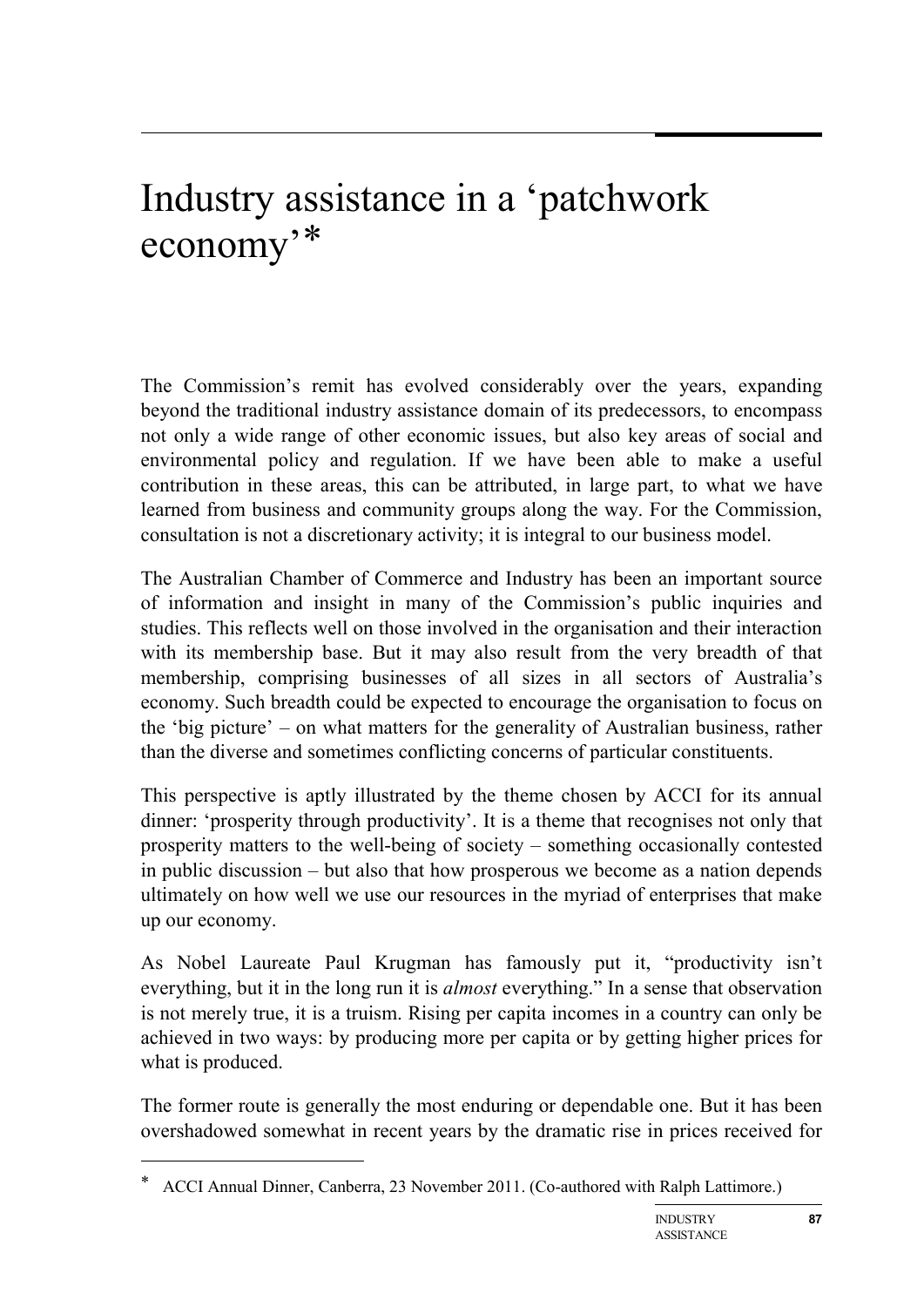our mineral exports. The surge in Australia's terms of trade is estimated to have added some 15 per cent to our GDP. That is no mean achievement. It has also contributed to the resilience of Australia's economy since the advent of the global financial crisis. Nevertheless, it is important to remind ourselves that such good fortune cannot last forever, even for a 'Lucky Country'. And it is worth recalling that 80-90 per cent of the per capita income growth in Australia over the preceding five decades came from (labour) productivity growth. It is to productivity growth, therefore, that we must look if we are to secure further increases in living standards beyond the mining boom – and indeed, if we wish to maximise the benefits of the boom.

With this longer term productivity imperative in mind, the recent picture does not look too promising. While there are indeed reasons to be concerned, close analysis by Commission researchers suggests that at least some of the forces behind the marked productivity slump this century are likely to be temporary.

One significant contributor has been the mining boom itself. Rising export prices have provoked massive flows of new capital and labour into mining to exploit the prospect of higher profits – including by tapping lower grade ores – and this has been outstripping measured output growth. This input expansion, while so far 'unrequited' in physical output terms (reducing measured productivity) has nevertheless yielded rich financial rewards to mining companies, which is naturally their prime concern.

Notwithstanding the high degree of foreign ownership of these companies, it is estimated that over one-half of this income growth has flowed into the Australian economy. While non-traded activities and industries supplying the mining juggernaut have done well out of this, trade-exposed industries that are not in its aura have been forced to 'make way' by our rising dollar.

Thus, in the midst of plenty, there is some pain. Viewed dispassionately, this is integral to the adjustments needed for Australia to gain maximum benefit from the mining boom. However, most of those on the receiving end understandably don't see it that way. There have been strident calls for government to support industries under pressure, particularly manufacturing (but also tourism and education services). This, of course, is not an unprecedented phenomenon in Australia. However, it has found a degree of receptivity across the political spectrum that has not been seen for many years. Unchecked, it could pose a threat to the hard-won reforms that commenced in the 1980s, compromising Australia's productivity potential and the future prosperity that will depend on it.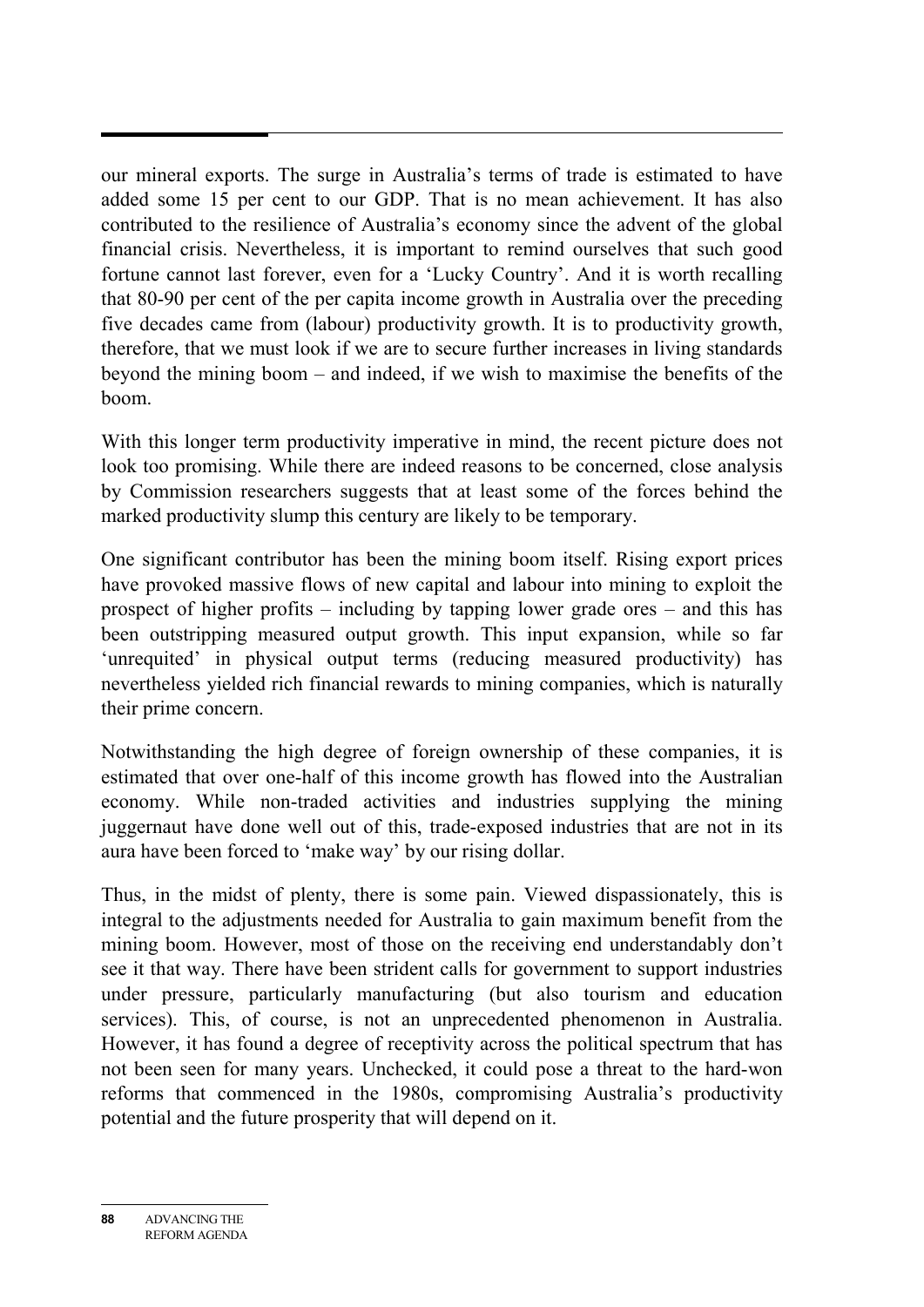So while the Productivity Commission spends more time these days on other policy matters, I'd like to take this opportunity tonight to revisit the question of what role industry assistance should play in our contemporary 'patchwork' economy.

I hasten to assure you that I am not going to say it should have no role at all! Rather, my message is that we need to tread warily on selective assistance schemes because of the risk of doing more harm than good to Australia's productivity and prosperity. By the same token, I believe there is scope for governments to do much more under the broader 'industry policy' banner. Unfortunately, political economy tends to favour the first course more than the second (which involves reform). But many of those approaches are no more suitable in today's circumstances than they were in the past.

## **Import replacement is a bad idea**

At the top of the list of perennially bad policy measures are those that promote Australian industries by reducing imports. I am not just referring to tariffs and other barriers 'at the border', since their costs are now well recognised in Australia and few openly advocate a return to them.

### *The attractions of 'anti-dumping'*

That said, there has been resurgent interest in the use of 'anti-dumping' duties as a WTO-sanctioned form of protection against 'unfair trade'. It is not commonly acknowledged, however, that the WTO's rules were devised primarily to discipline government's anti-dumping actions, not businesses choosing to sell their goods at lower prices overseas.

But public policy is on a hiding to nothing with this one. The very use of the term 'dumping' – coined initially, I suspect, by a linguistically gifted import competitor – connotes something unsavoury. And if it causes (or threatens) 'injury' to a local industry, then surely it must reduce Australia's prosperity?

In fact, shocking as it may sound, neither proposition holds true. Employing a less emotive term for a moment, there are many legitimate reasons, commercially and economically, why a firm might engage in 'differential export pricing.' There may be higher tariffs or less competition at home than abroad. The firm may have a surfeit of stocks with high holding costs. Or it may need to counter a lack of brand recognition when entering foreign markets. There is nothing inherently 'unfair' about any of these practices. Australian exporters commonly engage in them and have been encouraged to do so by government agencies.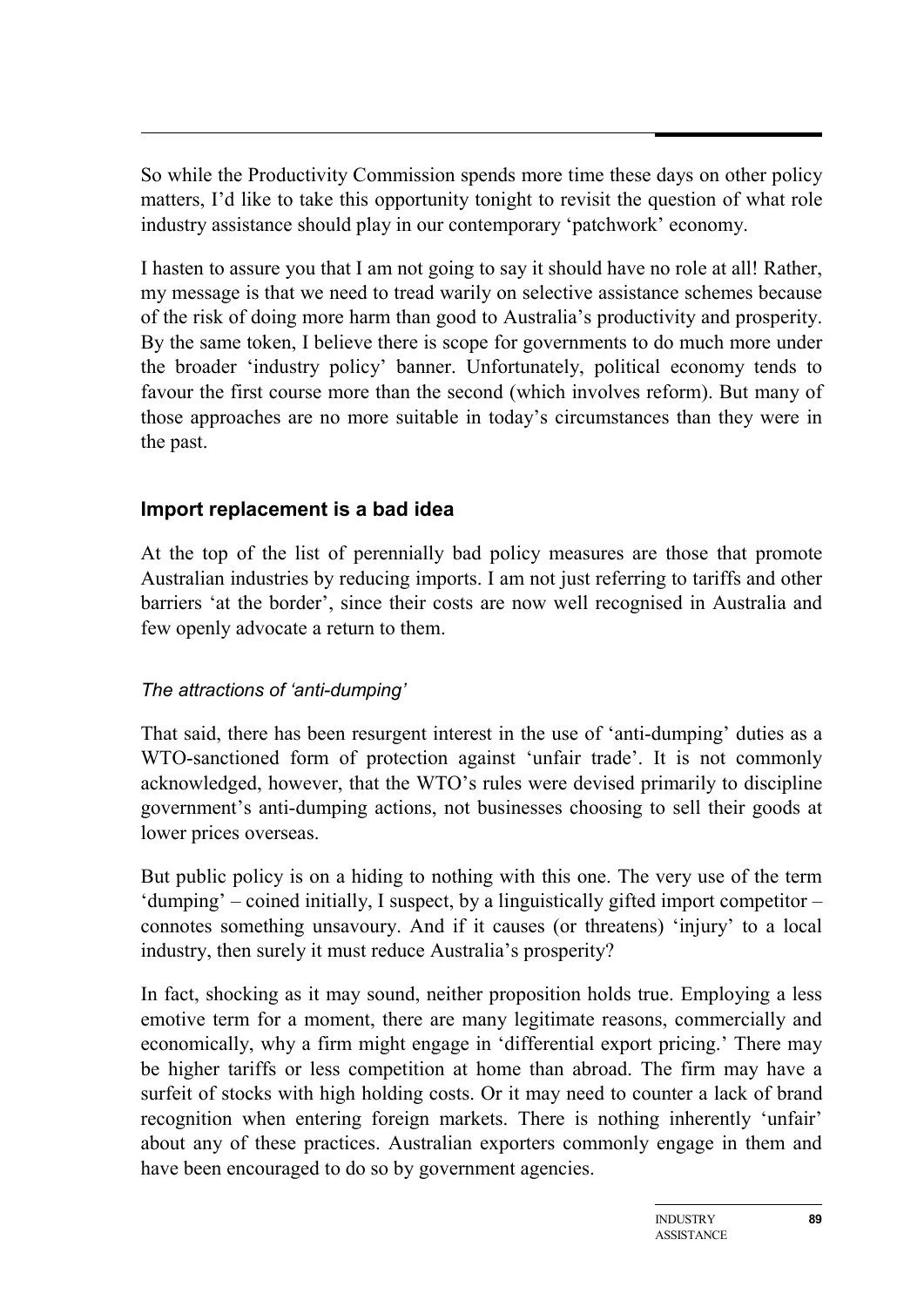The *least* likely reason for differential export pricing is 'predation' (driving out competitors in order to gain local monopoly power) given the existence of other world competitors and scope for new entry or re-entry. Yet this seems to be the main cause of its bad reputation.

In its recent report on anti-dumping, the Commission nevertheless recognised that notions of unfairness had become so entrenched that retaining some form of antidumping system was inevitable, and on balance may serve to prevent something worse (as is sometimes said of FIRB). We therefore opted simply to moderate its potential to impose costs on Australian industry and consumers by such means as limiting the scope for penalty duties to be applied in perpetuity, and enabling actions to be avoided where these would most clearly be counterproductive for our economy (such as where large costs would be imposed on downstream industries to little effect, or where a domestic supplier's market power would be significantly enhanced).

Most of the Commission's recommendations were accepted by the Government, but some of the more important ones were not, and ambiguities remain as to how much more restrictive the new regime will prove to be in practice. However, no such ambiguity is to be found in the Opposition's recently announced policy, which pushes the boundaries of allowable restrictions. Getting the right balance in antidumping policy between addressing perceptions of fairness and avoiding actions that would be costly domestically – and harmful to our bilateral relationships (including with China) – is a very difficult challenge for policy makers and always has been. Unfortunately the Opposition's policy falls well short of the balance required, and has now made harder the Government's own efforts to hold the line.

### *Local sourcing rules*

A form of administered protection that operates well behind the border, and that has had a good run recently in Australia, involves requirements by governments for their own agencies or private firms to purchase goods and services from domestic sources. (I am not referring here to the more benign information and suasion campaigns such as the 'Australian Made' logo and Buy Australian). Unsurprisingly, the WTO has rules about this too. However Australia is one of few developed countries that is not a signatory to the 'procurement code'.

Like most WTO rules, although often seen by domestic parties as serving the interests of foreigners, the main beneficiaries are the very countries whose governments' actions are curtailed. Local content rules, to the extent that they are successful in diverting purchases from the lowest cost sources internationally, merely reduce a nation's purchasing power. While some local firms may do better,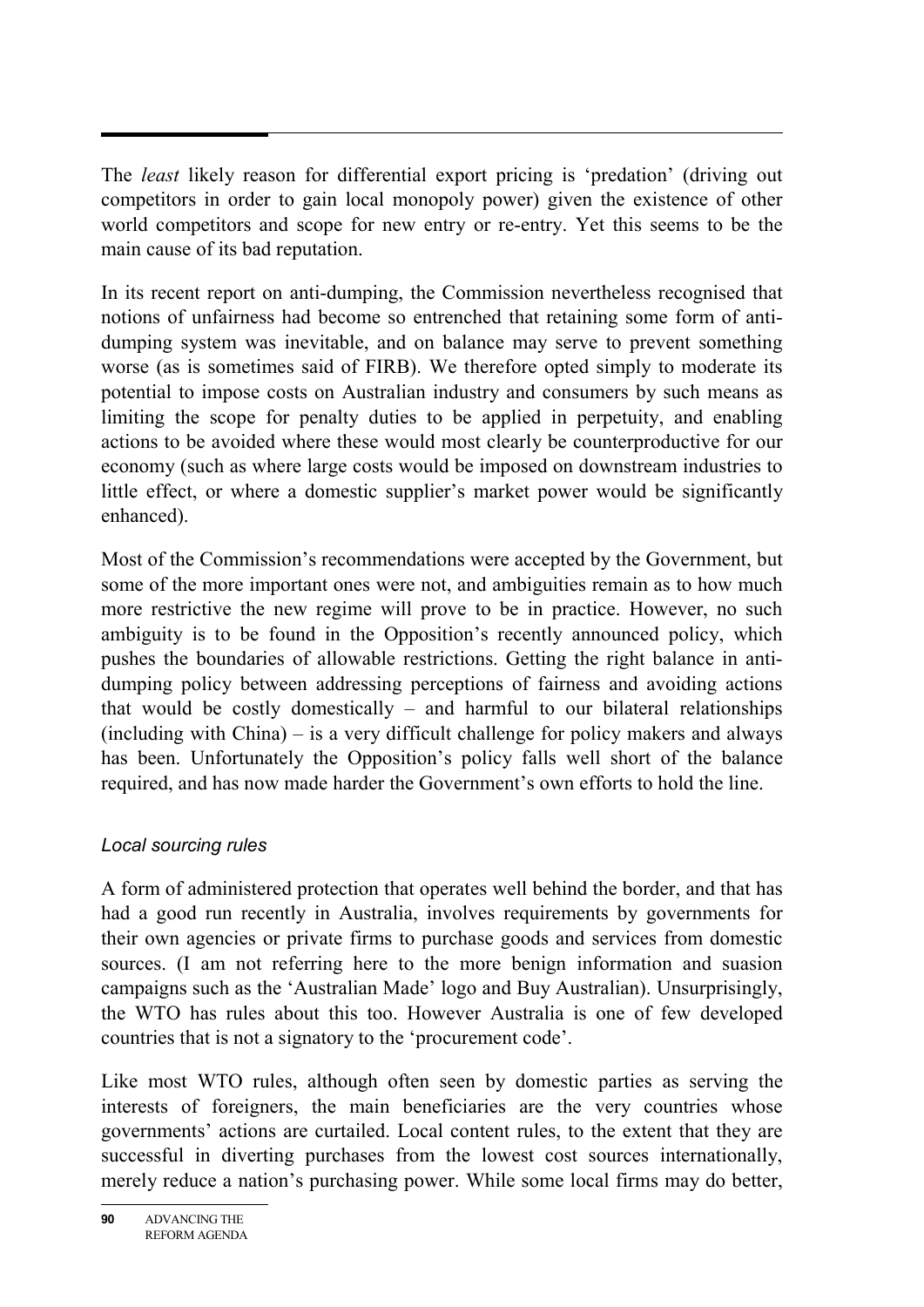others will do worse as their competitiveness is eroded. Productivity and prosperity are both impaired.

Admittedly, this kind of economy-wide logic gets little purchase in the electorate and the costs of such protection are much harder to discern than for tariffs. So, once again, the politics of good policy do not favour the faint-hearted. Nevertheless there has been considerable resistance to the most costly regulatory proposals so far. Even the initiative to ramp up conditionality requirements on large projects' access to tariff concessions – dubbed 'local content watch' by one wag – may not prove very costly, mainly because it is unlikely to distort purchasing decisions much. Large mining companies can handle red-tape more easily than smaller enterprises and most already make substantial purchases locally. Indeed, their very use of the tariff concession to date indicates that such imports (including of heavy machinery) have been officially recognised not to be available locally.

A legitimate rationale for such rules would require that there be 'information failure' or other possible sources of disadvantage experienced by local suppliers. However this is hard to sustain. If anything, local firms typically have significant advantages over foreigners, related to greater proximity and familiarity and fewer transaction risks. This is in fact the main rationale for the existence of Austrade and the support it provides to Australian firms seeking to sell in foreign markets. When large firms operating here source inputs overseas, this will typically be because it makes financial sense for them to do so. In such cases, it will generally make sense for Australia's economy too.

## *'Offshoring'*

This same logic applies to Australian-based firms acquiring inputs of services offshore – such as the ubiquitous call centres with those acquired Australian accents that we have all come to know.

Airlines, banks, telecommunications companies and other businesses are contracting more of their service inputs overseas. People worry that this is exporting Australian jobs and lowering living standards and employment. But the logical flaws that beset instinctive protectionism of local manufacturing apply equally to fear of offshoring of services. Just as for trade in goods, Australia increasingly sells services abroad where we have an advantage (for example, education and specialised medical care), while buying services abroad where we are not competitive.

The latest data on trade in services supports this positive picture. In 2010, Australia exported in total roughly as many services by value as it imported, and has a \$6.5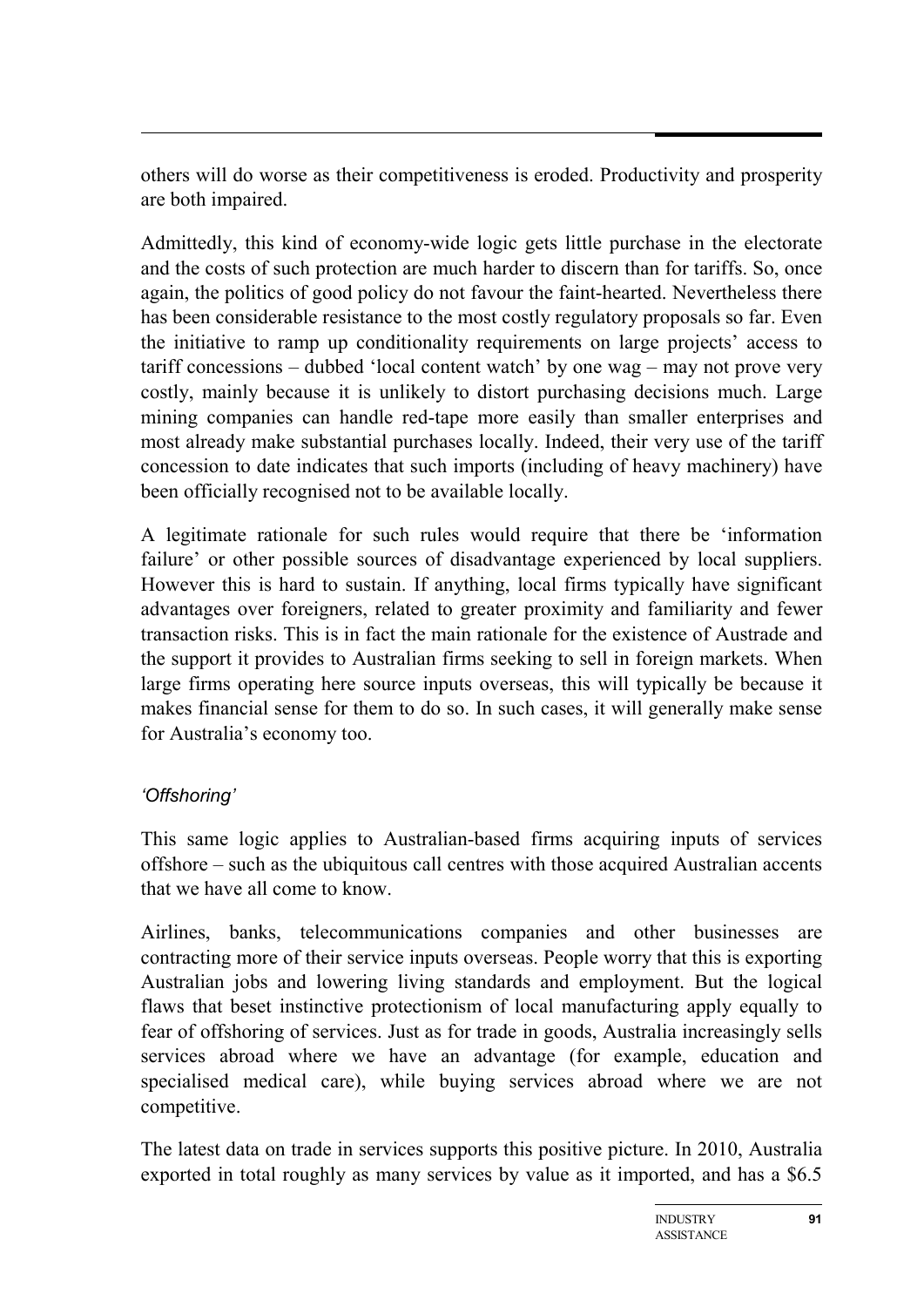billion surplus in services trade with Asia – so in this region there is actually more 'inshoring' to our country going on than offshoring.

A capacity for offshoring means that businesses reliant on globally competitive inputs can actually compete and survive. Creating barriers to offshoring would undermine domestic businesses and adversely impact on other jobs. In short, like other import restrictions, barriers to offshoring do not secure employment – not necessarily even in the activities concerned – they just make Australians poorer.

### *Job creation?*

That trade barriers do nothing for overall employment in our economy (other than reducing workers' wages) is well illustrated by the steadily rising share of Australia's population in work since the advent of trade liberalisation in the mid-1980s, and their rising real incomes. (In 1985, the participation rate was about 60 per cent and the unemployment rate was 8½ per cent; today participation has risen to 65 per cent and unemployment has fallen to 5 per cent). Industry assistance directed at job creation can, at best, influence the *pattern* of employment. But it only achieves this by helping some workers at the expense of others.

The main exception is in times of high unemployment. However, notwithstanding the Global Financial Crisis, under-utilisation of labour has fortunately not been Australia's problem. On the contrary, there have been increasing calls for the liberalisation of visas for foreign workers in order to fill labour shortages. And, notwithstanding that mining activity is confined to certain parts of the country, regional disparities in unemployment have declined since the boom commenced – through labour movements and generally higher incomes underpinning jobs.

## **(Potentially) good assistance**

If industry assistance that targets import replacement and job creation in certain sectors is generally 'bad' for Australia's productivity and prosperity, what is *good* industry assistance? This is harder to answer as unequivocally, since such assistance not only needs to have a good rationale (which those other forms demonstrably lack) but must also be implemented through measures that meet their goal without giving rise to costs that exceed the benefits.

## *Innovation policies*

Perhaps the best illustration of how hard this can be is industry assistance directed at innovation. No-one can question the importance of innovation to an economy's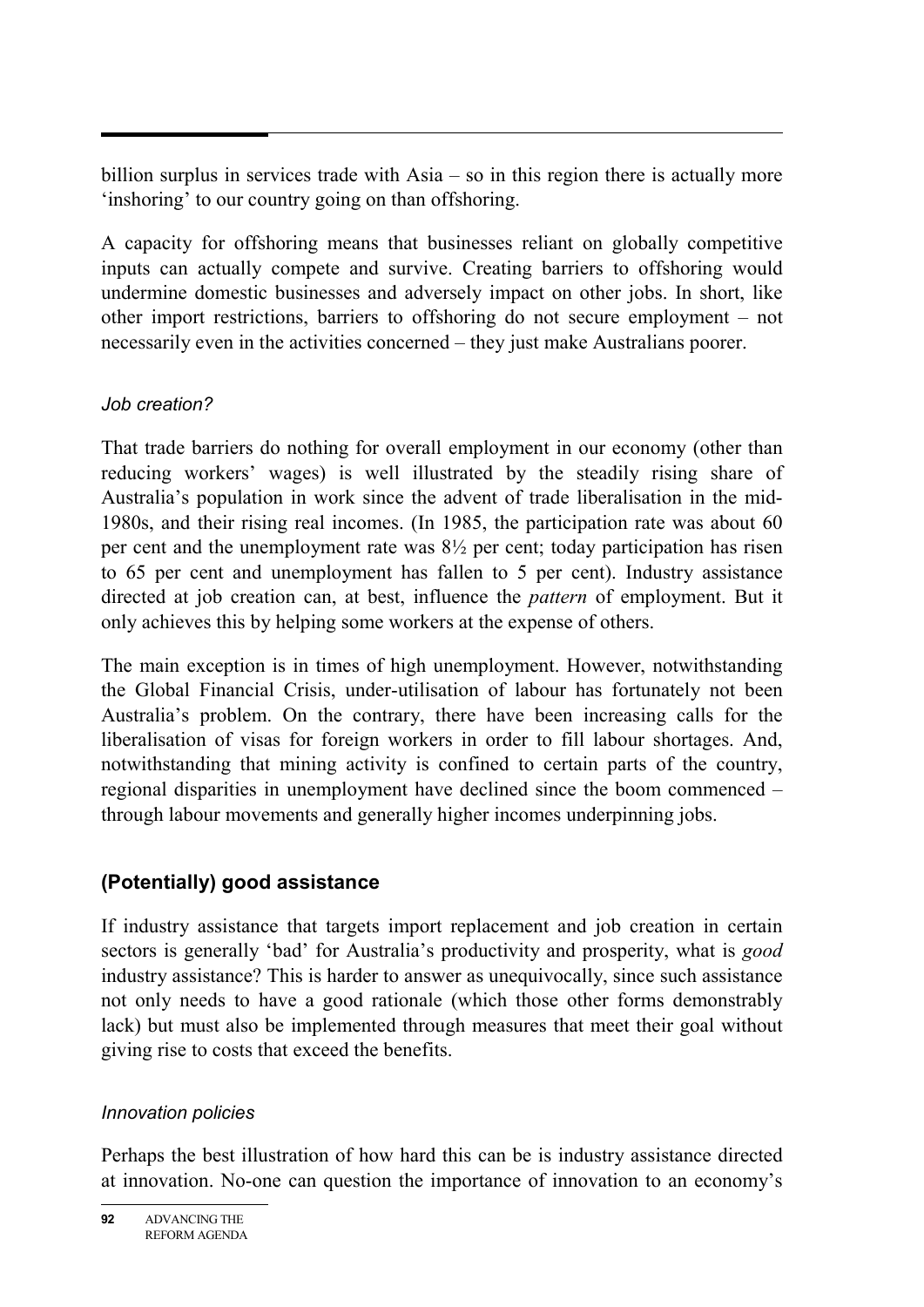productivity performance. Equally, although most innovation takes place spontaneously in response to market pressures and opportunities, we know that some innovations that may be socially valuable will not be privately profitable, because of an inability for investors to appropriate enough of the returns. So a sound rationale for some form of government intervention clearly exists.

But that is the easy bit. The real challenge for assistance policy is to design measures that encourage innovation that would not otherwise have occurred ('additionality') and that would generate private and spillover returns large enough to exceed the costs of the subsidies. That calculus has to take into account that public financing can distort investment and decisions about working, the resource costs of developing, implementing and monitoring innovation policies, the costs of selecting poor projects, and the resources that might be wasted through firms seeking public support for privately profitable ventures.

Australia has used a plethora of approaches over the years to stimulate business investment in innovation – perhaps too many, given the uncertainty that continuing policy change poses for business. While its form has changed considerably over time, generic support for business R&D through the tax system has been one of the few constants in the innovation assistance landscape. Indeed, over time, it has assumed a bigger role. (It comprised around 40 per cent of budgetary assistance to business innovation in 2001-02 and an estimated 75 per cent by 2010-11). The R&D tax concession has several major advantages over alternative measures such as direct grants. Businesses, rather than an interposed judge, make the investment decisions, and the incentive is generic – applying to many different industries and types of innovation.

The biggest hurdles to an effective R&D tax incentive are questions about its ability to achieve additionality and the capacity for activities without much novelty to be classified as R&D. It has always been hard to balance the gains from designing the scheme for higher additionality (for example, through requirements that only projects above some historical base be funded) and the costs from the complexity that such designs entail. Defining R&D has also always been a challenge, particularly discriminating between innovation that involves small developments in existing products and processes (with likely low spillovers) and genuinely novel innovation. In its 2007 review of the innovation system, the Commission recommended a reorientation of support to more risky and novel R&D in line with international definitions and, against some opposition, the government recently introduced a narrower definition in its new tax credit.

In the past, there have been major loopholes in the scheme that, for example, saw cattle entering pilot plant abattoirs being classified as deductible 'feedstock' under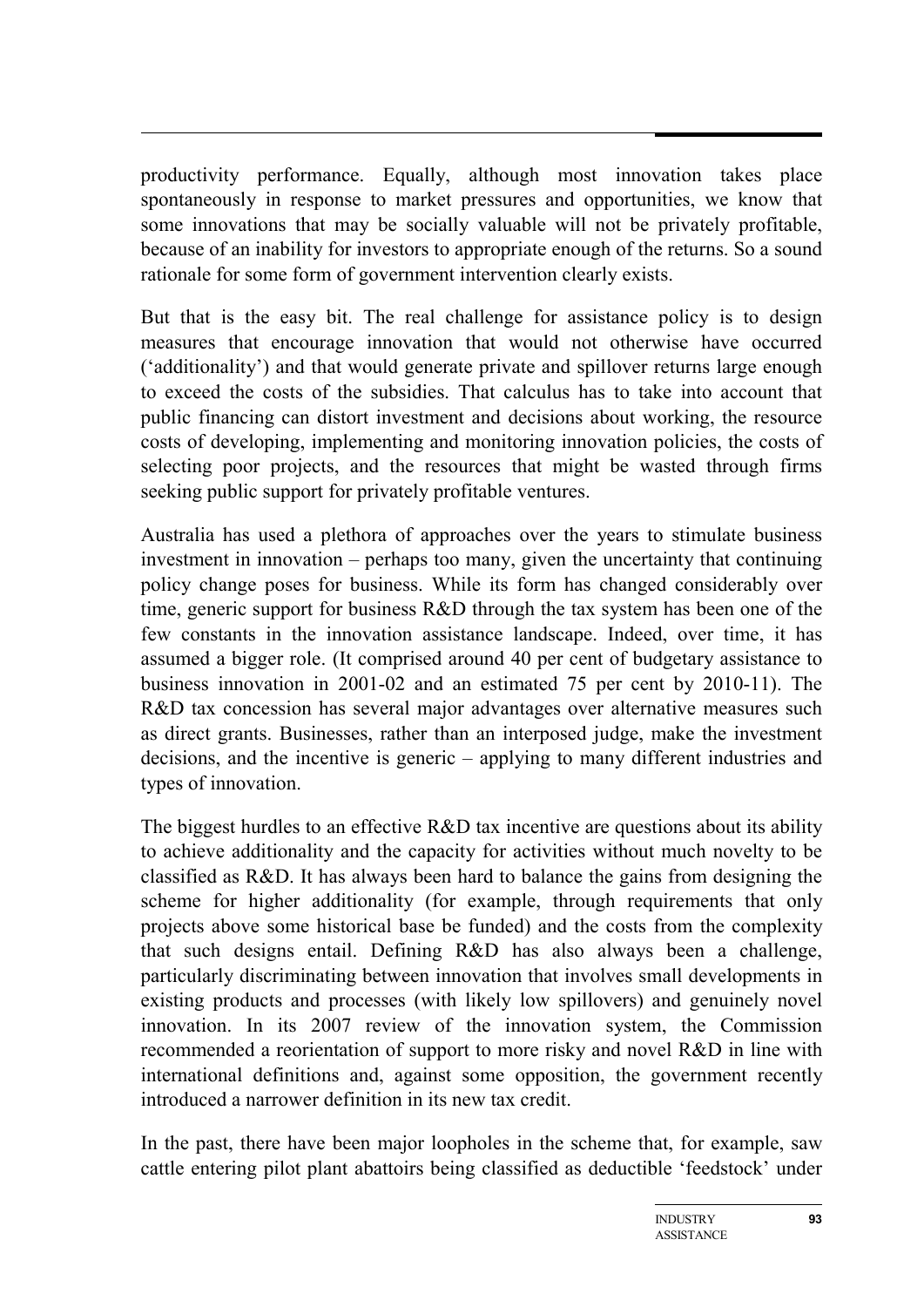the tax concession. Another problem was the practice of 'grave digging' whereby consultants (for a finders' fee) would trawl through a company's expenditure records to identify concessional opportunities. In those cases, any subsidy that was granted simply amounted to a transfer with no (desirable) behavioural impacts.

These experiences illustrate the risk of unintended consequences with even wellbased industry assistance. Understandably, firms and their agents look to maximise the commercial returns from government-funded programs, but that may not be in the national interest.

These shortcomings are particularly persistent for commercialisation grants. These face the problem that they tend to focus on projects with lower levels of risk and prospects for high private returns, and therefore for obtaining private financing. (By mid-2010, 82 per cent of completed Commercial Ready projects were considered successful). In comparison, a grant program that successfully targeted genuinely novel innovations – projects with the highest spillover rates and additionality – would be likely to have a significant technical failure rate.

These quandaries will be confronted by the recent programs to encourage new 'green technologies'. The amount of money is large, so the stakes are high. The Clean Energy Finance Corporation is to invest \$10 billion in businesses seeking funds to commercialise new alternative energy technologies; the Australian Renewable Energy Agency will manage \$3.2 billion of grants for R&D and commercialisation of such technologies, and there will be an additional \$200 million for a Clean Technology Innovation Program. Although the three programs share some common purposes, they will be run by three different agencies.

As noted, there are valid arguments for encouraging R&D in alternative energy, given that private businesses cannot always appropriate the gains from their own R&D – and that remains true even with a price placed on carbon emissions. However, it is less certain that there should be R&D incentives *specific* to these technologies. That would require induced spillovers significantly greater than the average.

The long-running Innovation Investment Fund (IIF) may have lessons for the new CEFC. They share the goal of stimulating ultimately viable financing from the private sector of early-stage commercialisation of risky new technologies. However, an evaluation of the IIF program last year, by three British researchers, concluded that the goal of creating a self-sustaining and privately financed, early-stage venture capital market is unlikely to be realised. They noted that there was negligible evidence that any country had successfully used a public or hybrid venture capital program to achieve such a market.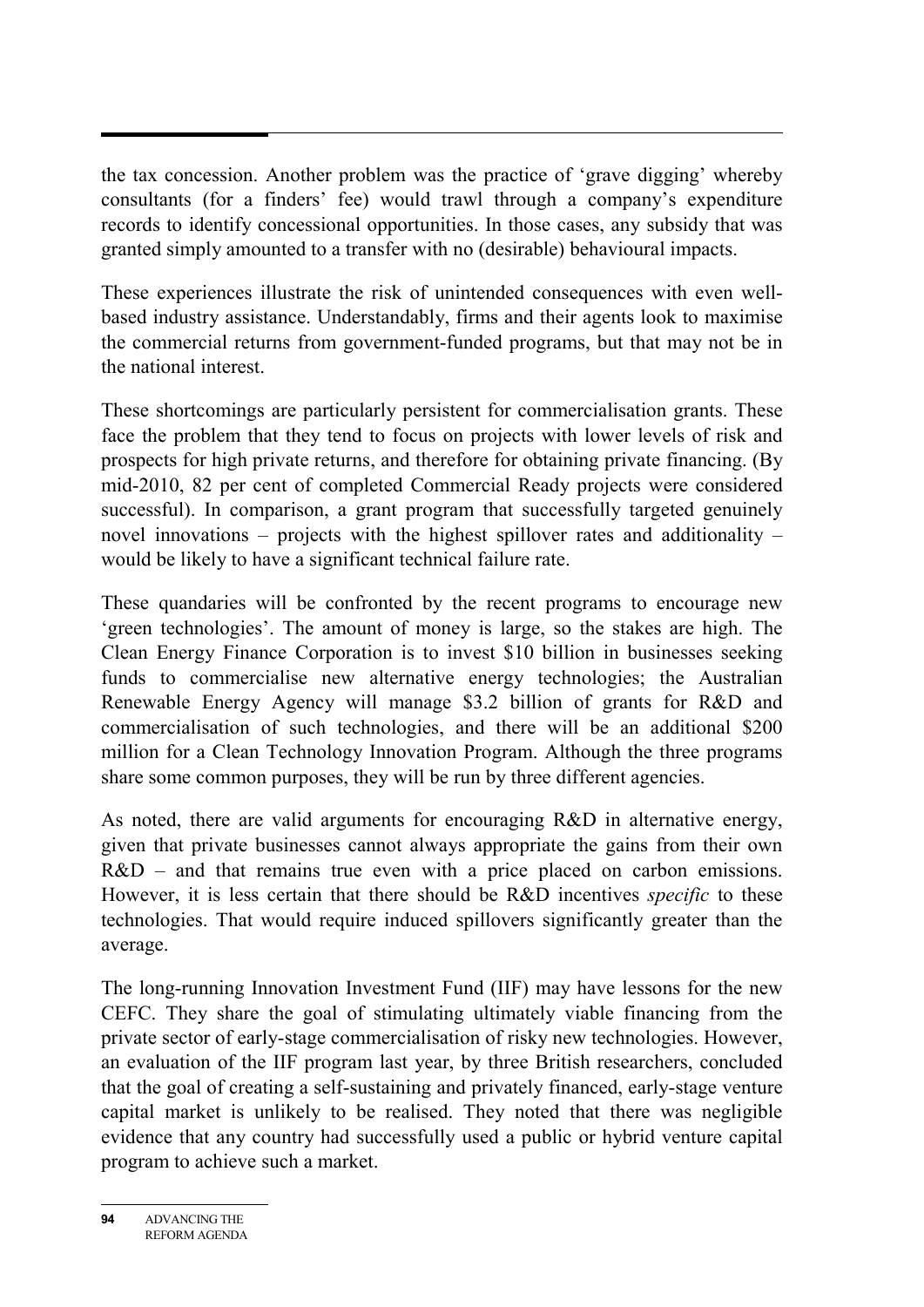That said, the losses to taxpayers from the IIF do not appear large, given the modest size of the program and that there have been some returns. The CEFC faces bigger challenges, being a much larger fund and a more narrowly focused one, involving just one technology group – 'clean energy'. In fact, the technological opportunities are even narrower, since carbon capture and storage technologies are excluded, being covered by other programs. That confronts the added difficulties that a small country's innovation capabilities in alternative energy are likely to be constrained (particularly with the nuclear alternative disqualified). Of course, all this may not matter too much as long as the managers of the program feel under no obligation to spend all the money!

### *Innovation for adjustment*

The fact that there is a potentially sound rationale for assistance to promote innovation has seen it become popular as a label for many assistance programs that have little to do with encouraging innovation, let alone addressing market failures. For example, all of the major recent structural adjustment packages for declining industries are referred to as 'innovation' programs. However, innovation does not figure much in most of them. For example, the only references to innovation in the eligibility criteria for the North East Tasmania Innovation and Investment Fund (a response to the closure of the Tonganah Sawmill in Scottsdale) are to the name of the program.

More significantly, the sizeable financial support still being provided by taxpayers to the automotive and (to a lesser extent) TCF industries, although presented under the innovation banner – which has a green light in the WTO – mainly comprises what amounts to production subsidies, which are hard to justify on any 'market failure' grounds.

That is not to suggest that government assistance to help industries adjust is inappropriate – on the contrary – but again it needs to be targeted at justifiable objectives and it needs to facilitate, rather than impede, adjustment to market realities.

In general, the rationale for assistance is much stronger for workers than for businesses. Unlike business, most workers cannot readily diversify risks and are poorly informed about such risks when making employment decisions. Even here, however, there are questions about when selective support is justified (beyond existing generally available welfare and employment programs). Support has tended to be directed at particular instances of job loss that are not different in character to many others. For example, in the past five years, adjustment packages totalling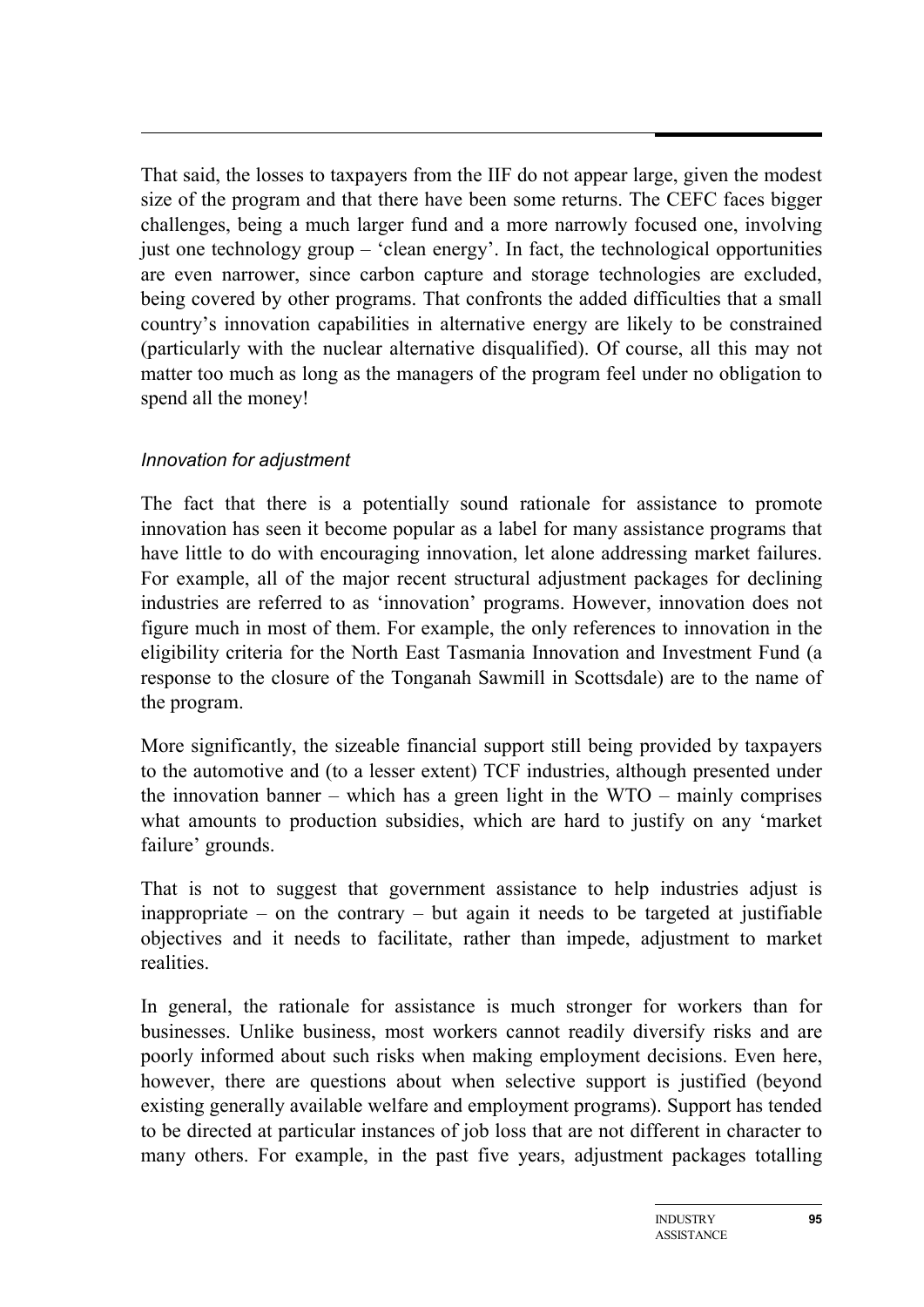\$150 million have been triggered by around 4,000 job losses – equivalent to only 0.1 per cent of total involuntary job losses Australia-wide.

There are also risks from moral hazard in some adjustment programs. For example, in its recent inquiry, the Commission found that some forms of drought support had essentially evolved into an entitlement, and had frustrated farmers' long-term management of normal climate risks.

## **What about manufacturing?**

The adjustment pressures currently experienced by manufacturing, or at least those industries not directly benefitting from the mining boom, have been seen by some as a special case for government assistance. In thinking about the merits of this, some context may be instructive.

Manufacturing's place in the Australian economy has actually been in secular decline for the past four decades. As with the decline of agriculture in the  $19<sup>th</sup>$ century, this trend has been common to all advanced economies. For example, in the USA, the share of manufacturing in total employment has fallen from over 20 per cent in 1970 to less than 10 per cent today. As RBA analysis has recently demonstrated, the richer the country, the greater the share of services in its total output. As people's incomes rise, they want to purchase more restaurant meals and commercial holidays. And, as they age, they want more health services and activities complementary to leisure. It is hard to see this as a symptom of economic failure, and thus as a problem requiring remedial policy action.

In Australia, the 1.4 percentage point decline in manufacturing's share of total employment since 2007 is 0.5 percentage points greater than the long term average rate. In other words, the combined effects of the GFC and the so-called 'Dutch disease' related to the mining boom since then, have brought forward ongoing trend structural change by less than 2 years.

The fact that the relative importance of manufacturing is falling does not mean that its *absolute* importance has changed that much. Real output has actually risen by around 50 per cent since 1984. A shift to more capital-intensive production nevertheless saw manufacturing employment fall from 1.1 million in 1984 to 950,000 in 2011, but this is a small change relative to the economy-wide increase in employment over that period.

Furthermore, official employment numbers significantly overstate manufacturing's relative decline. Part of this is a statistical artefact, with many services once provided 'in-house' – such as transport, accounting, IT, legal, and design services –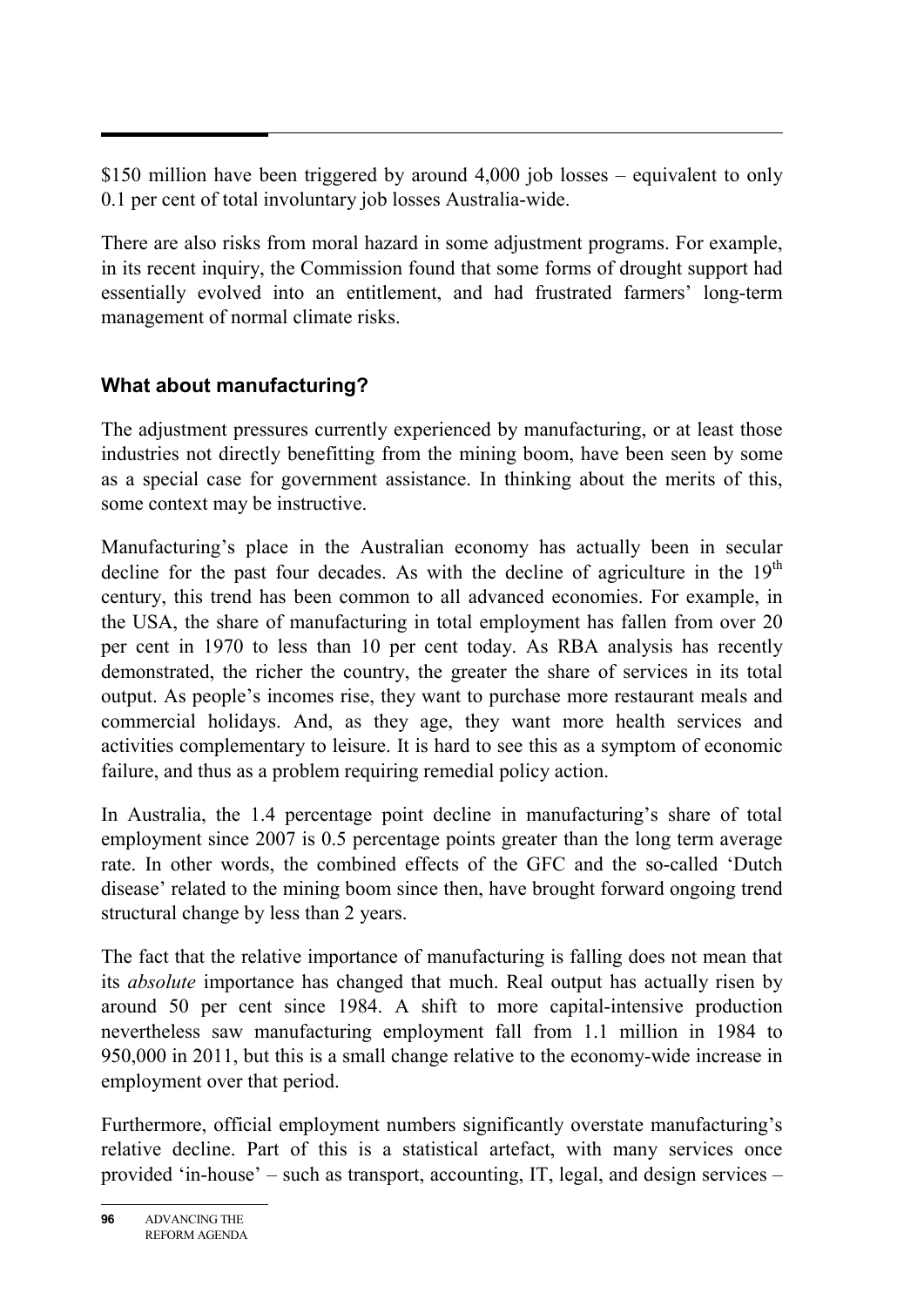now being outsourced, and the jobs therefore no longer classified as 'manufacturing' in official statistics.

Indeed, the distinction between 'manufacturing' and agriculture, mining and services activities is becoming increasingly tautological rather than conceptual. Considerable transformation occurs in both mining and agriculture, and the sophistication of the machinery, the complexity of processes and the level of labour skills to recover the useful outputs from these industries can be much greater than for many manufacturing operations. For example, bringing oil and gas up to a drilling platform is an extraordinarily complex engineering task, yet it is only after these transformations have taken place that later transformation is possible. Robotics, new metals and remote sensing devices used in mining are at the frontier of technologies.

Equally, the transformation of raw data into useful information in insurance, finance, health, the internet and mining exploration (to name a few) through remote sensing, neural network software and complex search engines – all services – involves more valuable and complex transformations than those from a sewing needle or lathe.

Against that background, the notion that the mining boom is a 'curse' because it drives up exchange rates misses the point. The mining boom involves sophisticated industries, whose discoveries and activities – and the buoyancy of export demand for those – have greatly increased the buying power of Australian consumers and industries and produced large income flows. As The Economist magazine has put it: "to refer to a vast, valuable energy resource as the source of a 'disease' sounds rather ungrateful".

Ultimately, a dollar is a dollar, regardless of where it is earned or spent. All output uses scarce resources and a well-functioning, productive economy allocates those resources to where they can yield the biggest payoff. Sometimes that will be in manufacturing, but mostly these days it will not.

None of this ignores the reality that many enterprises in the manufacturing sector are doing it tough, particularly with the currently high value of the \$A. But, again, there is little support for the proposition that financial struggle is unique to manufacturing. While nearly 30 per cent of manufacturers recorded a loss in 2009- 10, the share was 40 per cent for farmers and 53 per cent for miners.

What's more, relative to other industries, manufacturing already gets a lot of government assistance. Net tariff assistance alone was estimated to be around some \$6.5 billion in 2009-10, with another \$2 billion or so in various subsidies. Rather than providing more assistance, our current fiscal settings suggest that the bigger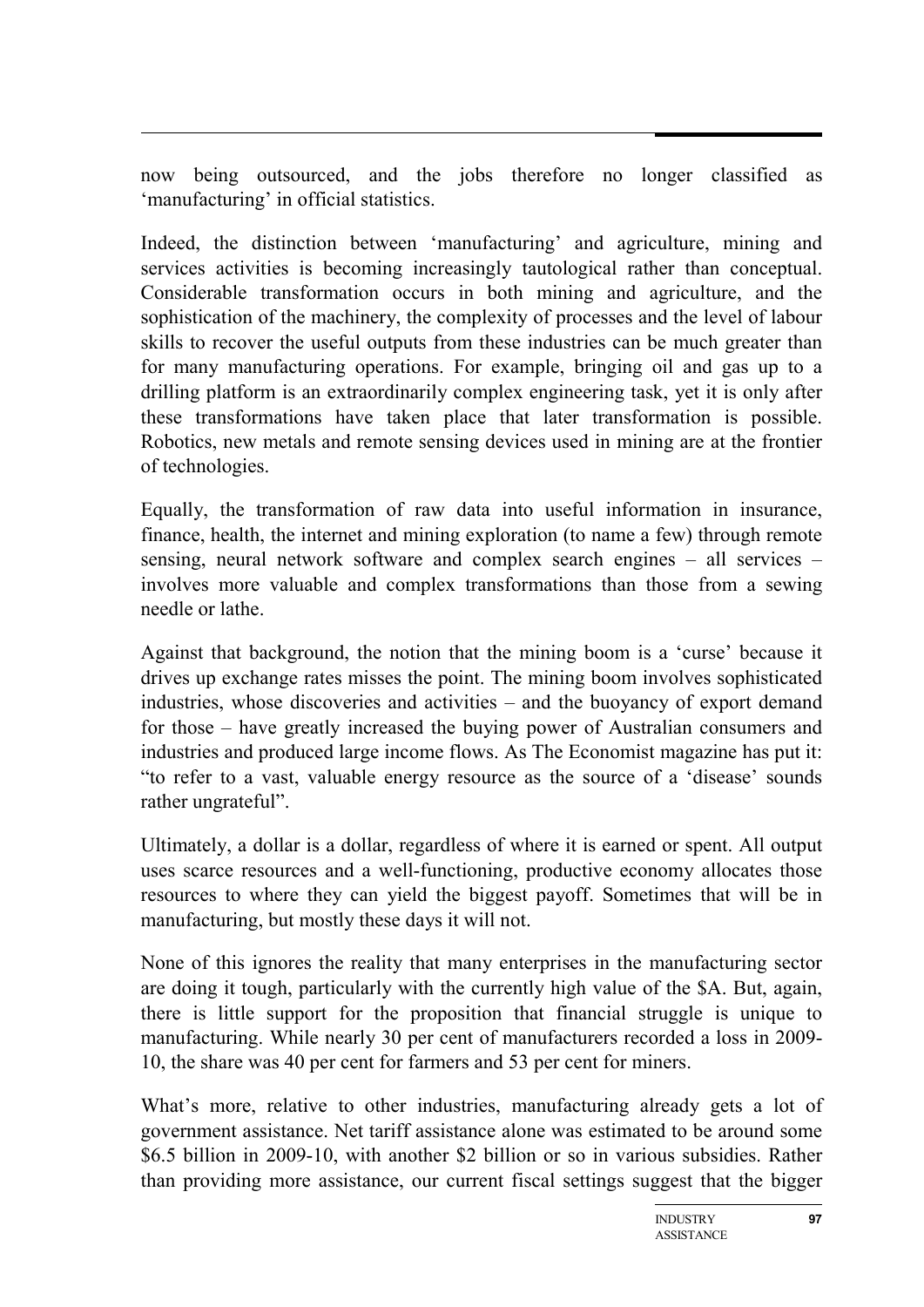priority is to determine what this assistance is achieving for the country and whether it could be better spent.

## **More productive industry support**

It follows that while some forms of industry assistance can potentially meet the 'productivity test', to achieve this in practice they need to be not only well targeted, but also well designed. Given the difficulties, a degree of program experimentation in areas such as innovation policy is not a bad thing (provided any failures can be weeded out). However, too great a focus on finding assistance solutions to industry's problems could distract us from doing better in the policy areas that really would make a difference – not only to industry's productivity and competitiveness, but also to the Australian community at large.

The Commission has shown in various studies how the productivity performance of firms is influenced by policy settings in three key areas:

- *incentives* the external pressures and disciplines on organisations to perform well;
- *flexibility* the scope for organisations to make changes in order to respond to market pressures, and
- *capabilities* the human and knowledge capital, as well as the infrastructure and institutions, needed to devise and implement changes effectively.

These areas are mutually interactive and all three need to be attended to in a policy framework to enhance industry performance. This has as much if not more to do with reforming existing policies in place that are shown to detract from performance, as devising new ones. However, the reform of policies impeding productivity is generally a lot harder than implementing them. Historically, Australia faced a bigger challenge than most, given its starting point. Despite this, much has been achieved, commencing with the market-liberalising initiatives of the Hawke-Keating Government in the 1980s.

These reforms transformed the incentives environment for industry, placing much stronger market pressures on Australian companies to lift their game. However, their success in doing this was facilitated by further reforms to enhance their flexibility and capacity to respond to the new pressures and opportunities afforded by more open markets.

In some important respects, we are seeing a re-run of this scenario today, with the recent ramping up of competitive pressures on Australian industries. This time, the medium is not tariff liberalisation and other pro-competition reforms, but the strong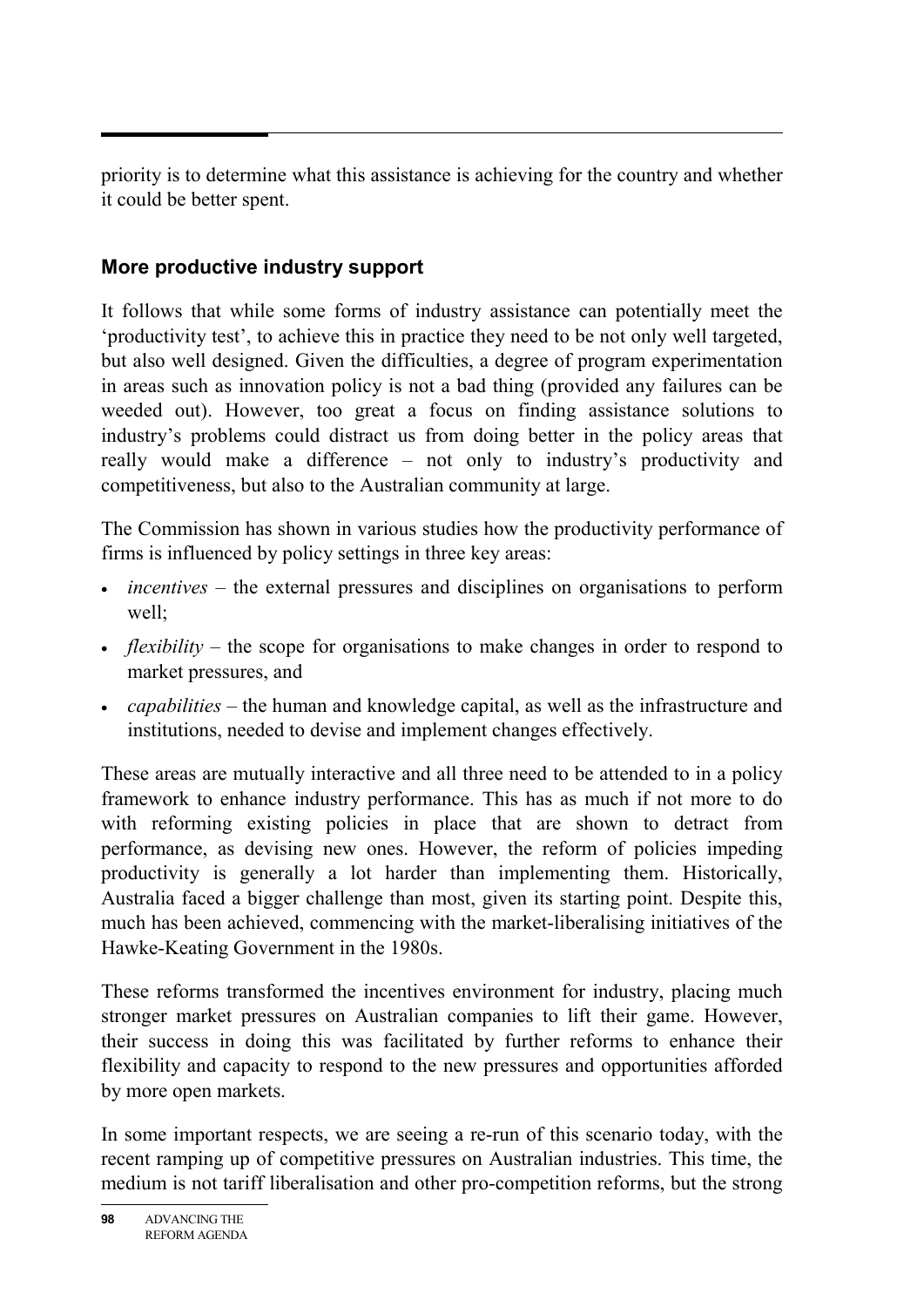appreciation of the Australian dollar and the factor demands of the booming mining sector. How well firms and industries manage to respond to these pressures (and how well the economy adjusts) will again depend largely on how much flexibility they have to make the necessary changes – or to adopt new "business models", as the Treasury's Martin Parkinson has put it.

This provides a compelling reason for governments to devote more policy effort right now to identifying impediments to the adaptability of enterprises and employees. Reforms in this area would help industries under pressure compete, while at the same time facilitating resource flows to expanding industries.

So which policy areas are likely to be most 'prospective' in promoting flexibility and adaptability? Given the importance of organisational change to innovation and productivity throughout the economy, labour market policies and Industrial Relations regulation in particular are clearly one important candidate. The taxation system, with its own pervasive effects, including on factor mobility, is another. There is also a range of policies bearing on business start-ups, development approvals and land-use changes that can be significant roadblocks to adjustment. And there is the proliferation of red tape in all jurisdictions that imposes dead weight on firms. I could go on.

### *The regulatory challenge*

Such policy areas share in common a reliance on regulation to influence behaviour. Reforms would be needed to remedy deficiencies in the regulatory 'stock', as well as to prevent additional problems emerging in new regulation. This is obviously easier said than done. But the rewards are potentially large (with red tape reductions alone estimated to be worth some \$12 billion in extra GDP). Governments that take the lead in reforming their regulatory systems can create an important source of national competitive advantage.

Poor regulation is often pre-ordained by the processes responsible for it. Over the years, governments have sought to instil greater rigour into regulation-making through requirements to prepare regulation impact statements containing the key elements of good policy process. Notwithstanding considerable efforts to strengthen these requirements, compliance has remained patchy, with considerable resistance apparent within the bureaucracy.

A disturbing manifestation of this is the growing resort to exemptions from the RIS process at the Commonwealth level, under an 'escape clause' in the Government's 'best practice regulation requirements'. This provides for exemptions to the requirements to be granted in exceptional circumstances, provided any such